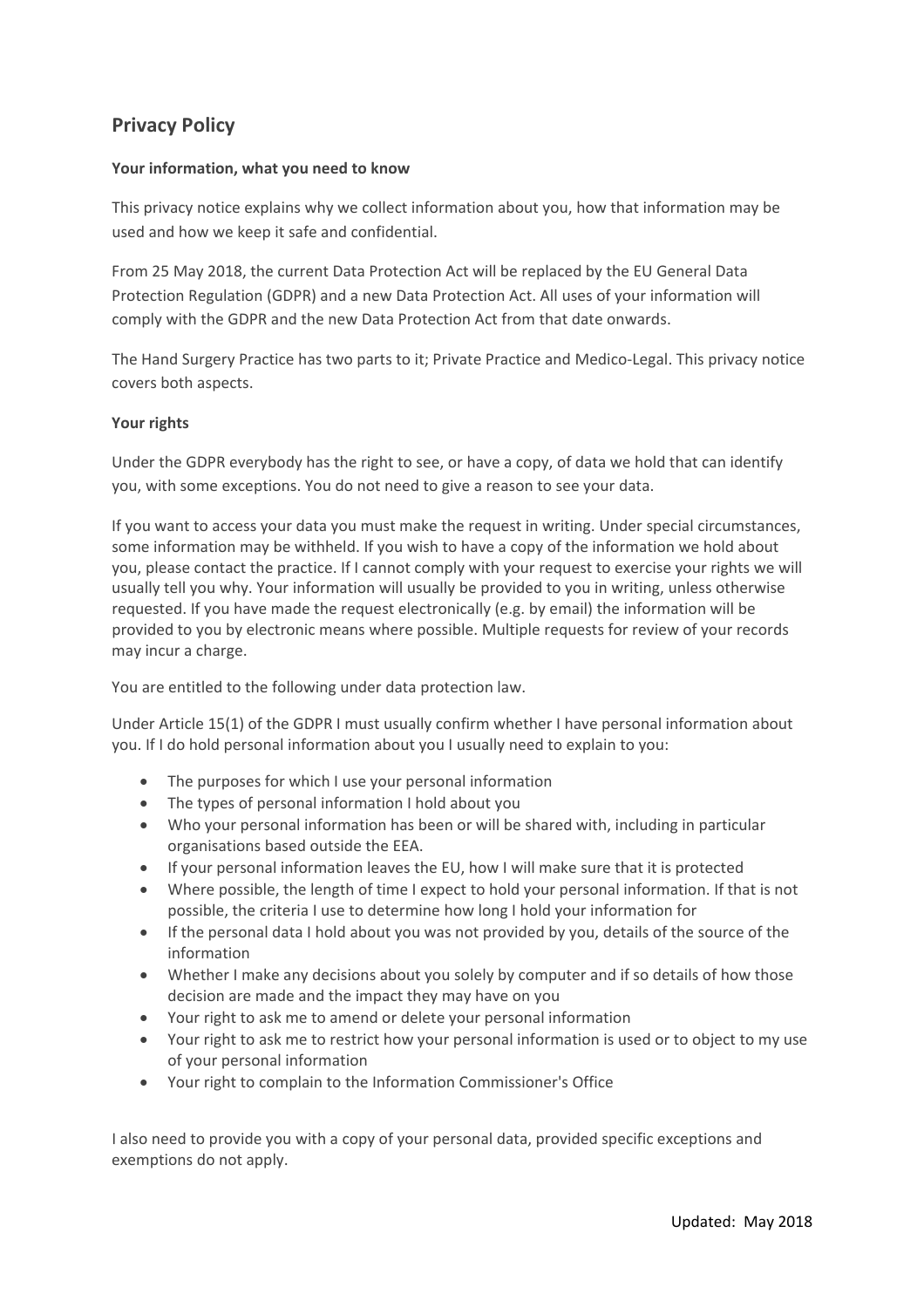## **Change of Details**

It is important that you tell the practice manager if any of your details such as your name or address have changed or if any of your details are incorrect in order for this to be amended. Please inform us of any changes so our records for you are accurate and up to date.

#### **Our Website**

Our website does not collect any information about you. If you want to contact us please do so either by telephone (01342 851088) or e-mail (hand-surgery@harry-belcher.co.uk).

## **How we keep your information confidential and safe**

Information provided in confidence will only be used for the purposes advised, unless there are other circumstances covered by the law. All our staff are expected to make sure information is kept confidential.

Our records may be electronic, on paper or a mixture of both, and we use a combination of working practices and technology to ensure that your information is kept confidential and secure. Your records are backed up securely. We ensure that the information we hold is kept in a secure location, is protected by appropriate security and access is restricted to authorised personnel.

We also make sure external data processors that support us are legally and contractually bound to operate and prove security arrangements are in place where data that could or does identify a person are processed.

We maintain our duty of confidentiality to you at all times. We will only ever use or pass on information about you if others involved in your care have a genuine need for it. We will not disclose your information to any third party without your permission unless there are exceptional circumstances (i.e. life or death situations), or where the law requires information to be passed on.

#### **Why we collect information about you**

Healthcare professionals who provide you with care are required by law to maintain records about your health and any treatment or care you have received. These records help to provide you with the best possible healthcare.

We process the personal data of individuals for the purpose of providing healthcare services to our patients or those who are engaged in a medic‐legal dispute. In carrying out this role we may collect information about you which helps us respond to your queries. We may keep your information in written form and/or in digital form. We process data because it is necessary for the provision of direct healthcare services for private patients and for medico‐legal purposes it is in our legitimate interest to do so. We need to see and analyse documents containing this information in order to provide our expert advice.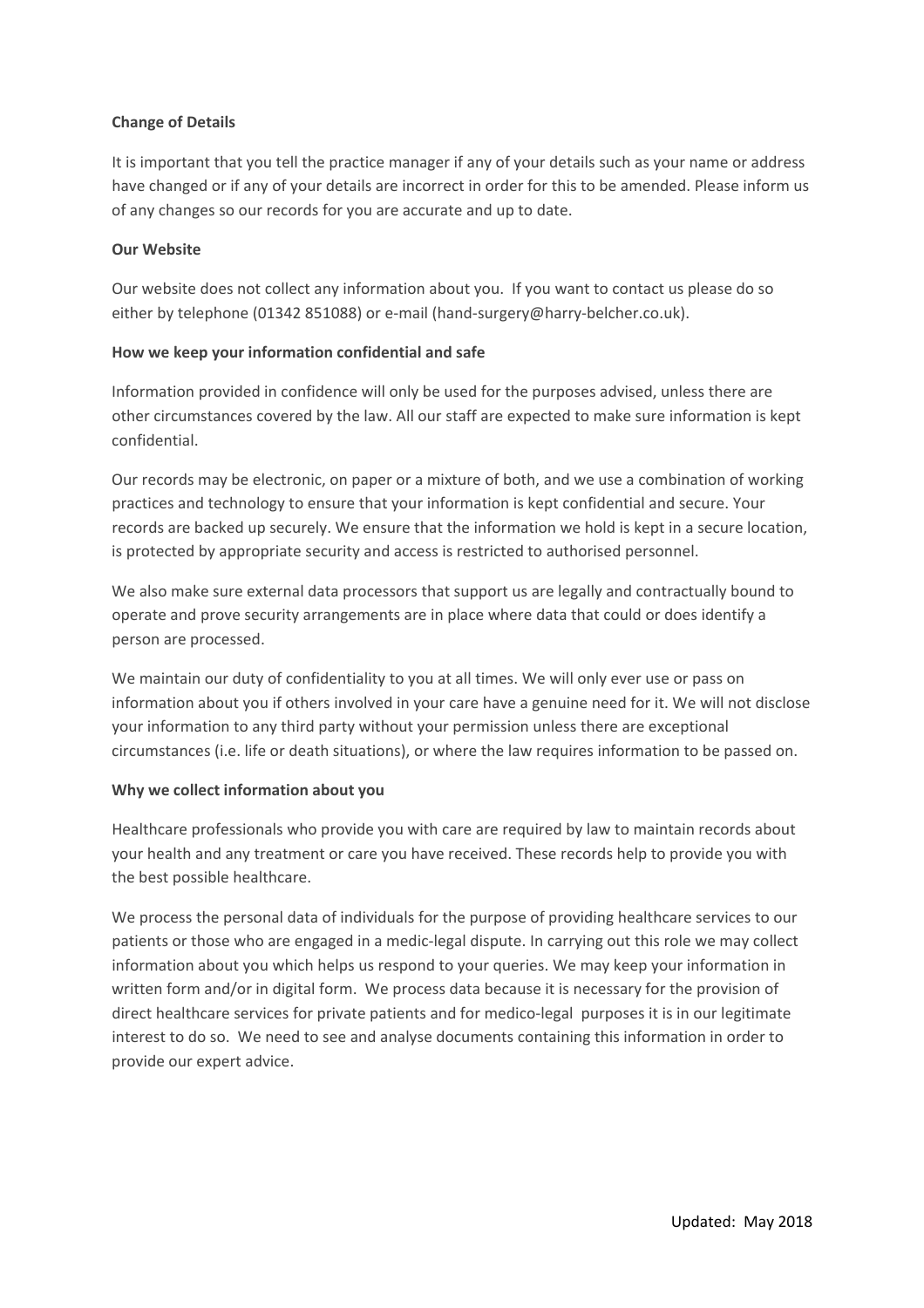#### **Details we collect about you**

We maintain records about your health and any treatment or care you have received previously (where we have been informed of this by the referring practitioner). These records help to provide you with the best possible healthcare.

Records which this practice may hold about you may include the following:

- Details about you, such as your address, date of birth and next of kin
- Any contact we have had with you, such as appointments, clinic visits etc.
- Notes and reports about your health
- Details about your treatment and care
- Results of investigations, such as laboratory tests, x-rays, etc.
- Relevant information from other health professionals or those who care for you
- Photographs of your hands. These can be from before, during or after surgery.
- Financial information (including insurance policy details)

#### **How we collect information:**

We may collect information about you from the following sources:

- GPs, Dentists, Other hospitals, both NHS and private, Mental health providers, Commissioners of healthcare services, Other clinicians (including their medical secretaries)
- Directly from you
- From third parties when: a) You are referred to me b) I liaise with your current or former employer, health professional or other treatment or benefit provider, c) I liaise with your family, d) I liaise with your insurance policy provider, e) I deal with experts (including medical experts) and other service providers about services you have received or are receiving from me, f) I deal with NHS health service bodies about services you have received or are receiving from me, g) I liaise with debt collection agencies, i) I liaise with Government agencies, including the Ministry of Defence, the Home Office and HMRC.

#### **How we communicate with you**

I may communicate with you in a range of ways, including by telephone, SMS, encrypted email, and / or post. You may indicate which method of communication you prefer at first contact.

#### **How we use your information**

#### **Onward care**

We pass on your relevant clinical information to other healthcare providers who we are referring you to for onward treatment. You can object to your personal information being shared with other health care providers but if this limits the treatment that you can receive then we will explain this to you at the time. We may also need to share your personal information with (but not limited to) the following third parties: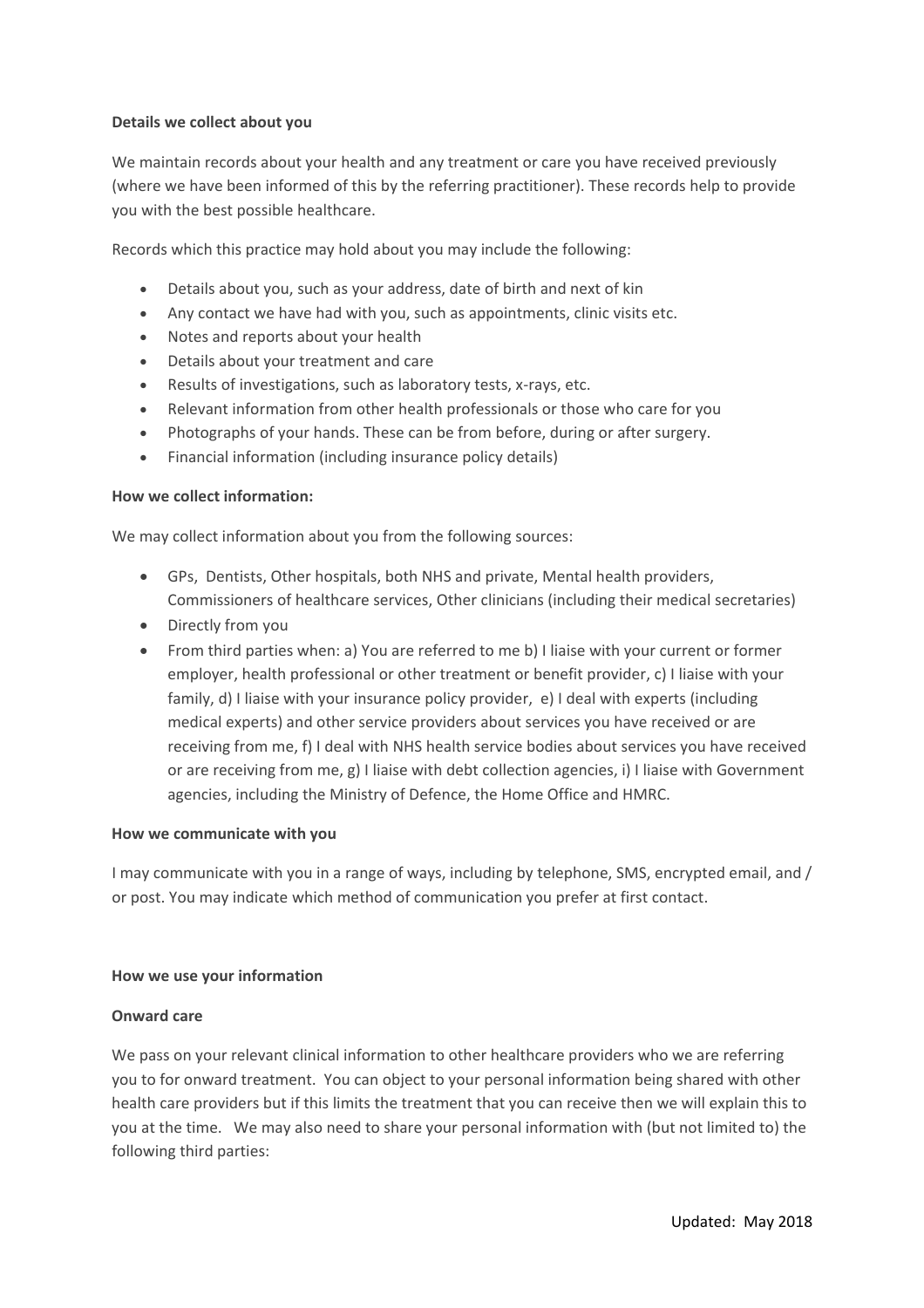- Anyone that you ask me to communicate with or provide as an emergency contact, for example your next of kin or carer
- NHS organisations, including NHS Resolution, NHS England, Department of Health,
- Your GP
- Other clinicians (including their medical secretaries)
- Third parties who assist in the administration of your healthcare, such as insurance companies ‐ If you are insured then we do need to discuss your insurance claim with your insurer in order to process the paperwork. They do on occasion request a copy of the clinic letter, the GP referral and a completed claim form in order to process your request. Your insurer will have notified you of this in their terms and conditions and as such you will have agreed to the sharing of this information.

## **Other third parties who we may share your information with:**

- Private Healthcare Information Network
- National and other professional research/audit programmes and registries
- Government bodies, including the Ministry of Defence, the Home Office and HMRC
- Our regulators, like the Care Quality Commission, Health Inspectorate Wales and Healthcare Improvement Scotland
- The police and other third parties where reasonably necessary for the prevention or detection of crime
- Our insurers If we have a legal claim raised against us we need to inform our insurers of all the parties involved
- Debt collection agencies If we fail to recoup any outstanding balances due to us we will engage the services of a debt collection agency. They will require certain personal information in order to collect the outstanding debt.
- Our third party service providers such as IT suppliers, auditors, lawyers and tax advisers
- Clinical Research ‐ Sometimes your information may be used for research purposes and any data will be anonymised
- Clinical audit **‐** Information may be used for clinical audit to monitor the quality of the service provided. Some of this information may be held centrally and used for statistical purposes. Where we do this we take strict measures to ensure that individual patients cannot be identified

#### **Data Retention**

I will only keep your personal information for as long as reasonably necessary to fulfil the relevant purposes set out in this Privacy Notice and in order to comply with my legal and regulatory obligations. If you would like further information regarding the periods for which your personal information will be stored, please contact the practice. We hold patient records for a minimum of 10 years.

## **Legal action**

As a provider of healthcare, I am subject to a wide range of legal and regulatory responsibilities which is not possible to list fully here. I may be required by law or by regulators to provide personal information, and in which case I will have a legal responsibility to do so. From time to time, clinicians are unfortunately also the subject of legal actions or complaints. In order to fully investigate and